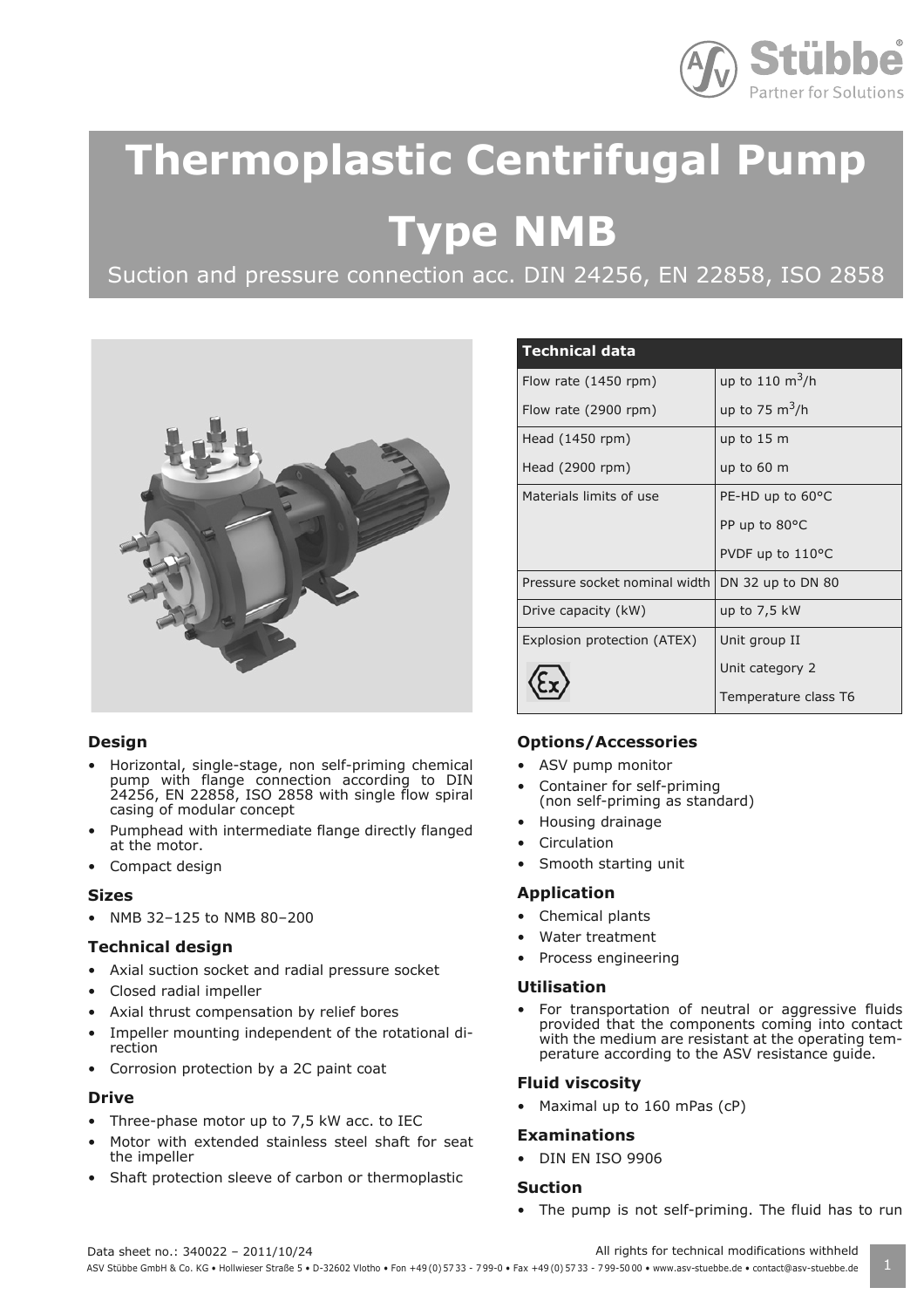

freely into the pump.

- The pump can only selfprime with an additionally installed ASV self-priming tank.
- Documentation of the tanks are available on request.

#### **Construction**

- ASV thermoplastic chemical centrifugal pump type NMB is a single-stage spiral casing pump in horizontal construction with axial suction and radial pressure connection.
- Low maintenance, space-saving compact pump. Pumphead with intermediate flange directly flanged at the motor. Motor (IEC standard) with extended stainless steel shaft for seat the impeller.
- Nominal output and flange connections acc. to EN 22858.
- The modular concept of the ASV thermoplastic centrifugal pump allows an easy and fast exchange of wear and tear parts.
- The mounting of the pump into the line system is problemfree as an adjustment of the coupling is not necessary.
- The hydraulic of ASV chemical pumps is made of only few thermoplastic parts in order to guarantee high operational reliability for which corrosion and wearing resistant thermoplastics like high molecular weight Polyethylene (PE), ultra high molecular weight low-pressure-Polyethylene (Hostalen GUR) Polypropylene (PP) or Polyvinylidenefluoride (PVDF) are used.
- Absorption of external forces by rugged metal casing.
- Housing outflow on request.

#### **Impeller**

- Closed radial impeller
- Axial-thrust-compensation by relief holes
- Impeller mounting independent of direction of rotation because of in-moulded metal insert and groove and key connection between impeller and shaft
- Seal of impeller mounting with thermoplastic impeller cap with internal O-ring.

#### **Shaft and bearing carrier**

- Shaft bedding in an one-piece bearing carrier with greased roller bearing. Oillubrication on customer´s request.
- A shaft of highly flexural strength made of special steel guarantees a trouble free operation and optimal conditions for the mechanical seal.

# **Shaft protection sleeve**

Standard is a resin impregnated carbon or depending on the fluid various materials like PP, PE or **PVDF** 

# **Shaft-seal**

- Seal of the shaft by single or double mechanical seal of various systems and manufacturers
- Circulation, flushing, quenching or flushing fluid depending on operation (see illustration)
- Sliding surface combination in silicon carbide against silicon carbide (SiC/SiC).
- O-rings and liner of (FPM) or (CSM), metal parts of

stainless steel 1.4571 or Hastelloy as standard execution. This combination offers trouble-free operation and allows a wide range of application.

• Materials in other combinations are also possible

#### **Screws**

• stainless steel as standard (1.4301)

#### **Painting**

Several coatings with an acid-proof paint protect all metal parts not made of special steel against corrosion.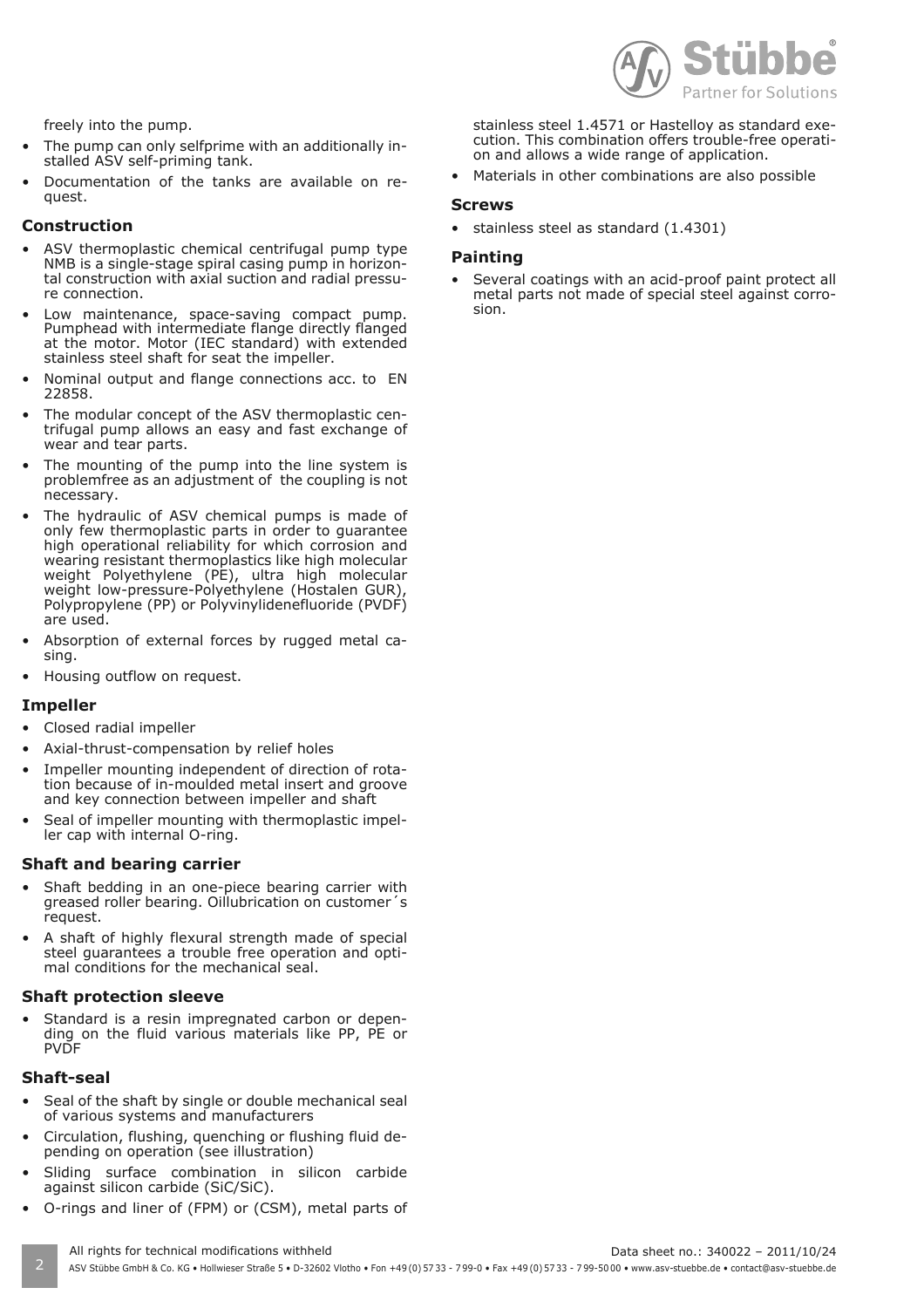

# **Dimension**



| type       | dimensions (mm) |     |     |    |     |                |     |                |     |               |    | flange measure |    |              |     |     |                |                |            |     |     |   |
|------------|-----------------|-----|-----|----|-----|----------------|-----|----------------|-----|---------------|----|----------------|----|--------------|-----|-----|----------------|----------------|------------|-----|-----|---|
| <b>NMB</b> |                 |     |     |    |     |                |     |                |     | pressure side |    |                |    | suction side |     |     |                |                |            |     |     |   |
|            | a               | h1  | h2  | b  | m1  | m <sub>2</sub> | n1  | n <sub>2</sub> | n3  | s1            | s2 | s3             | s4 | W            | DNd | k   | d <sub>2</sub> | Z              | <b>DNs</b> | k   | d2  | z |
| $32 - 125$ | 80              | 112 | 140 | 50 | 100 | 70             | 190 | 140            | 110 | 14            | 14 | 10             | 5  | 200          | 32  | 100 | M16            | $\overline{4}$ | 50         | 125 | M16 |   |
| $32 - 160$ | 80              | 132 | 160 | 50 | 100 | 70             | 240 | 190            | 110 | 14            | 14 | 10             | 5  | 200          | 32  | 100 | M16            | $\overline{4}$ | 50         | 125 | M16 |   |
| $32 - 200$ | 80              | 160 | 180 | 50 | 100 | 70             | 240 | 190            | 110 | 14            | 14 | 10             | 5  | 200          | 32  | 100 | M16            | $\overline{4}$ | 50         | 125 | M16 |   |
| $40 - 125$ | 80              | 112 | 140 | 50 | 100 | 70             | 210 | 160            | 110 | 14            | 14 | 10             | 5  | 200          | 40  | 110 | M16            | 4              | 65         | 145 | M16 | 4 |
| $40 - 160$ | 80              | 132 | 160 | 50 | 100 | 70             | 240 | 190            | 110 | 14            | 14 | 10             | 5  | 200          | 40  | 110 | M16            | 4              | 65         | 145 | M16 | 4 |
| 40-200     | 100             | 160 | 180 | 50 | 100 | 70             | 265 | 212            | 110 | 14            | 14 | 10             | 5  | 200          | 40  | 110 | M16            | 4              | 65         | 145 | M16 | 4 |
| $50 - 125$ | 100             | 132 | 160 | 50 | 100 | 70             | 240 | 190            | 110 | 14            | 14 | 10             | 5  | 200          | 50  | 125 | M16            | $\overline{4}$ | 80         | 160 | M16 | 8 |
| $50 - 160$ | 100             | 160 | 180 | 50 | 100 | 70             | 265 | 212            | 110 | 14            | 14 | 10             | 5  | 200          | 50  | 125 | M16            | $\overline{4}$ | 80         | 160 | M16 | 8 |
| $50 - 200$ | 100             | 160 | 200 | 50 | 100 | 70             | 265 | 212            | 110 | 14            | 14 | 10             | 5  | 200          | 50  | 125 | M16            | 4              | 80         | 160 | M16 | 8 |
| 65-160     | 100             | 160 | 200 | 65 | 125 | 95             | 280 | 212            | 110 | 14            | 14 | 10             | 8  | 235          | 65  | 145 | M16            | 4              | 100        | 180 | M16 | 8 |
| 65-200     | 100             | 180 | 225 | 65 | 125 | 95             | 320 | 250            | 110 | 14            | 14 | 10             | 8  | 235          | 65  | 145 | M16            | 4              | 100        | 180 | M16 | 8 |
| 80-160     | 125             | 180 | 225 | 65 | 125 | 95             | 320 | 250            | 110 | 14            | 14 | 15             | 6  | 224          | 80  | 160 | M16            | 8              | 125        | 210 | M16 | 8 |
| 80-200     | 125             | 180 | 250 | 65 | 125 | 95             | 345 | 280            | 110 | 14            | 14 | 18             | 6  | 224          | 80  | 160 | M16            | 8              | 125        | 210 | M16 | 8 |

# **Dimension k**

| type       | <b>Motor size</b> |         | 90S | 90L | 100L | 112M | 132S             |
|------------|-------------------|---------|-----|-----|------|------|------------------|
| <b>NMB</b> | kW                | 1450    | 1.1 | 1.5 | 2.2  | 4.0  | 5.5              |
|            |                   | rpm     |     |     | 3.0  |      |                  |
| <b>NMB</b> | kW                | 2900    | 1.5 | 2.2 | 3    | 4.0  | $\overline{7}.5$ |
|            |                   | rpm     |     |     |      | 5.5  |                  |
| 32-125     |                   | k appr. | 465 |     |      |      |                  |
| 32-125     |                   | k appr. | 465 | 492 | 520  | 538  |                  |
| 32-160     |                   | k appr. | 465 | 492 |      |      |                  |
| 32-160     |                   | k appr. | 465 | 492 | 520  | 538  | 595              |
| 32-200     |                   | k appr. | 465 | 492 |      |      |                  |
| 32-200     |                   | k appr. |     | 492 | 520  | 538  | 595              |
| $40 - 125$ |                   | k appr. | 465 | 492 |      |      |                  |
| 40-125     |                   | k appr. |     | 492 | 520  | 538  |                  |
| 40-160     |                   | k appr. | 465 | 492 | 520  |      |                  |
| $40 - 160$ |                   | k appr. |     | 492 | 520  | 538  | 595              |
| 40-200     |                   | k appr. | 465 | 492 | 520  |      |                  |
| 40-200     |                   | k appr. |     | 492 | 520  | 538  | 595              |
| $50 - 125$ |                   | k appr. | 465 | 492 | 520  |      |                  |
| 50-125     |                   | k appr. |     | 492 | 520  | 538  | 595              |
| 50-160     |                   | k appr. | 465 | 492 | 520  | 513  |                  |
| 50-160     |                   | k appr. |     |     |      |      | 595              |
| 50-200     |                   | k appr. | 465 | 492 | 520  | 513  |                  |
| 50-200     |                   | k appr. |     |     |      |      | 595              |

| type       | <b>Motor size</b> |             | <b>90S</b> | 90L | 100L       | 112M | <b>132S</b> |
|------------|-------------------|-------------|------------|-----|------------|------|-------------|
| <b>NMB</b> | kW                | 1450<br>rpm | 1.1        | 1.5 | 2.2<br>3.0 | 4.0  | 5.5         |
| <b>NMB</b> | kW                | 2900<br>rpm | 1.5        | 2.2 | 3          | 4.0  | 7.5         |
|            |                   |             |            |     |            | 5.5  |             |
| 65-160     |                   | k appr.     |            | 502 | 530        | 523  |             |
| 65-160     |                   | k appr.     |            |     |            |      | 605         |
| 65-200     |                   | k appr.     |            |     | 530        | 523  |             |
| 65-200     |                   | k appr.     |            |     |            |      | 605         |
| 80-160     |                   | k appr.     |            |     | 554        | 547  | 625         |
| 80-160     |                   | k appr.     |            |     | 554        | 547  | 625         |
| 80-200     |                   | k appr.     |            |     | 554        | 547  | 625         |
| 80-200     |                   |             |            |     | -          |      |             |

Data sheet no.: 340022 – 2011/10/24 All rights for technical modifications withheld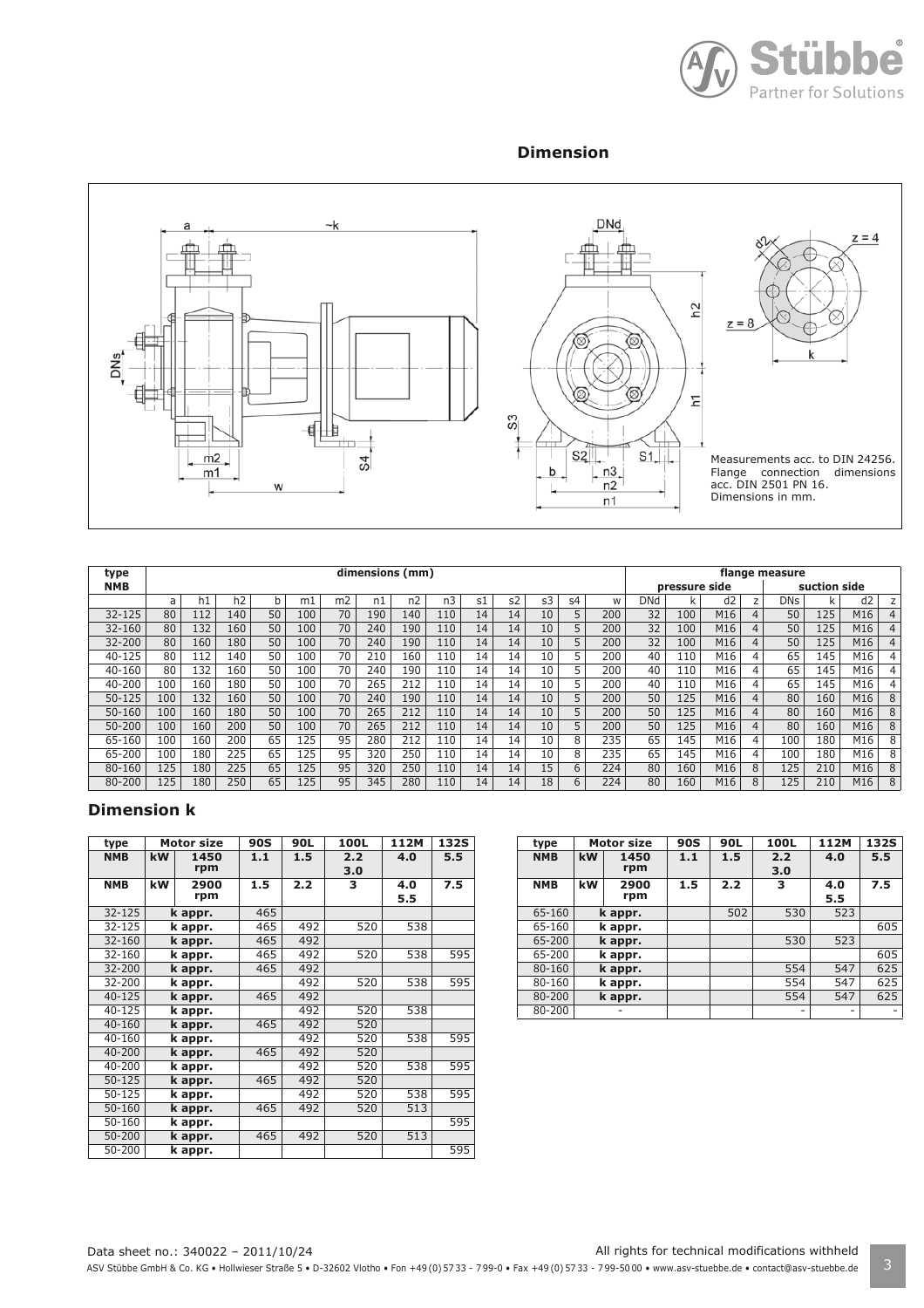

### **Sectional drawing and component part register**



All rights for technical modifications withheld Data sheet no.: 340022 - 2011/10/24

4 ASV Stübbe GmbH & Co. KG • Hollwieser Straße 5 • D-32602 Vlotho • Fon +49 (0) 57 33 - 7 99-0 • Fax +49 (0) 57 33 - 7 99-50 00 • www.asv-stuebbe.de • contact@asv-stuebbe.de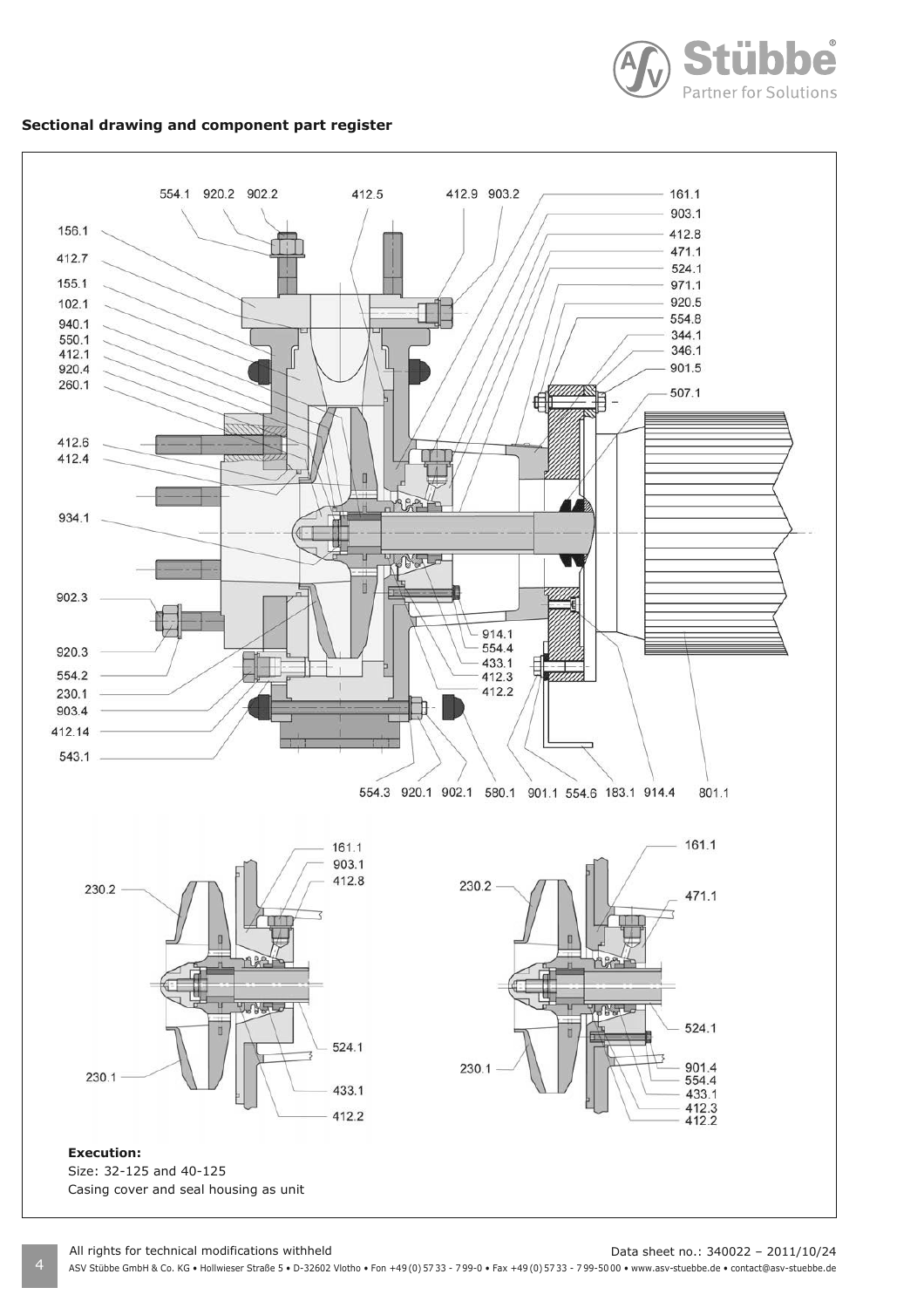



**Mechanical seal (GLRD): double acting type MG1/MG1 with flushing chamber**



**Mechanical seal (GLRD): double acting type M7N/MG1 with flushing chamber**



| item   | designation                                  |
|--------|----------------------------------------------|
| 102.1  | spiral casing                                |
| 153.1  | suction connection                           |
| 155.1  | housing flanges                              |
| 156.1  | pressure connection                          |
| 161.1  | casing cover                                 |
| 183.1  | support foot                                 |
| 210.1  | shaft                                        |
| 230.1  |                                              |
|        | impeller                                     |
| 230.2  | impeller with shaft protection sleeve (unit) |
| 260.1  | impeller cap                                 |
| 346.1  | intermediate flange                          |
| 412.1  | O-ring                                       |
| 412.2  | O-ring                                       |
| 412.3  | O-ring                                       |
| 412.4  | $\overline{O}$ -ring                         |
| 412.5  | O-ring                                       |
| 412.6  | O-ring                                       |
| 412.7  | O-ring                                       |
| 412.8  | O-ring                                       |
| 412.9  | O-ring                                       |
| 412.10 | O-ring                                       |
| 412.11 | o-ring                                       |
| 412.14 | o-ring                                       |
| 433.1  | mechanical seal (GLRD)                       |
| 433.2  | mechanical seal (GLRD)                       |
| 471.1  | seal cover                                   |
| 490.1  | seal flange                                  |
| 504.1  | distance ring                                |
| 507.1  | $V$ -ring                                    |
| 524.1  | shaft protection sleeve                      |
| 531.1  | clamping sleeve                              |
| 543.1  | adapter                                      |
| 550.1  | washer                                       |
| 554.1  | washer                                       |
| 554.2  | washer                                       |
| 554.3  | washer                                       |
| 554.4  | washer                                       |
| 554.6  | washer                                       |
| 554.8  | washer                                       |
| 562.1  | straight pin                                 |
| 580.1  | hexagonal protection cap                     |
| 801.1  | three-phase motor                            |
|        | hexagonal screw                              |
| 901.1  |                                              |
| 901.4  | hexagonal screw                              |
| 901.5  | hexagonal screw                              |
| 902.1  | stud bolt                                    |
| 902.2  | stud bolt                                    |
| 902.3  | stud bolt                                    |
| 903.1  | plug screw                                   |
| 903.2  | plug screw (circulation optional)            |
| 903.4  | plug screw (housing drainage optional)       |
| 914.1  | socket head cap screw                        |
| 914.4  | socket head cap screw                        |
| 920.1  | hexagonal nut                                |
| 920.2  | hexagonal nut                                |
| 920.3  | hexagonal nut                                |
| 920.4  | hexagonal nut                                |
| 920.5  | hexagonal nut                                |
| 934.1  | spring ring                                  |
| 940.1  | feather key                                  |
| 950.0  | clamp ring                                   |
| 950.1  | set screw                                    |
| 950.2  | quench connection                            |
| 971.1  | identification plate                         |
|        |                                              |

Data sheet no.: 340022 – 2011/10/24 All rights for technical modifications withheld

ASV Stübbe GmbH & Co. KG • Hollwieser Straße 5 • D-32602 Vlotho • Fon +49(0) 57 33 - 799-0 • Fax +49(0) 57 33 - 799-5000 • www.asv-stuebbe.de • contact@asv-stuebbe.de 5